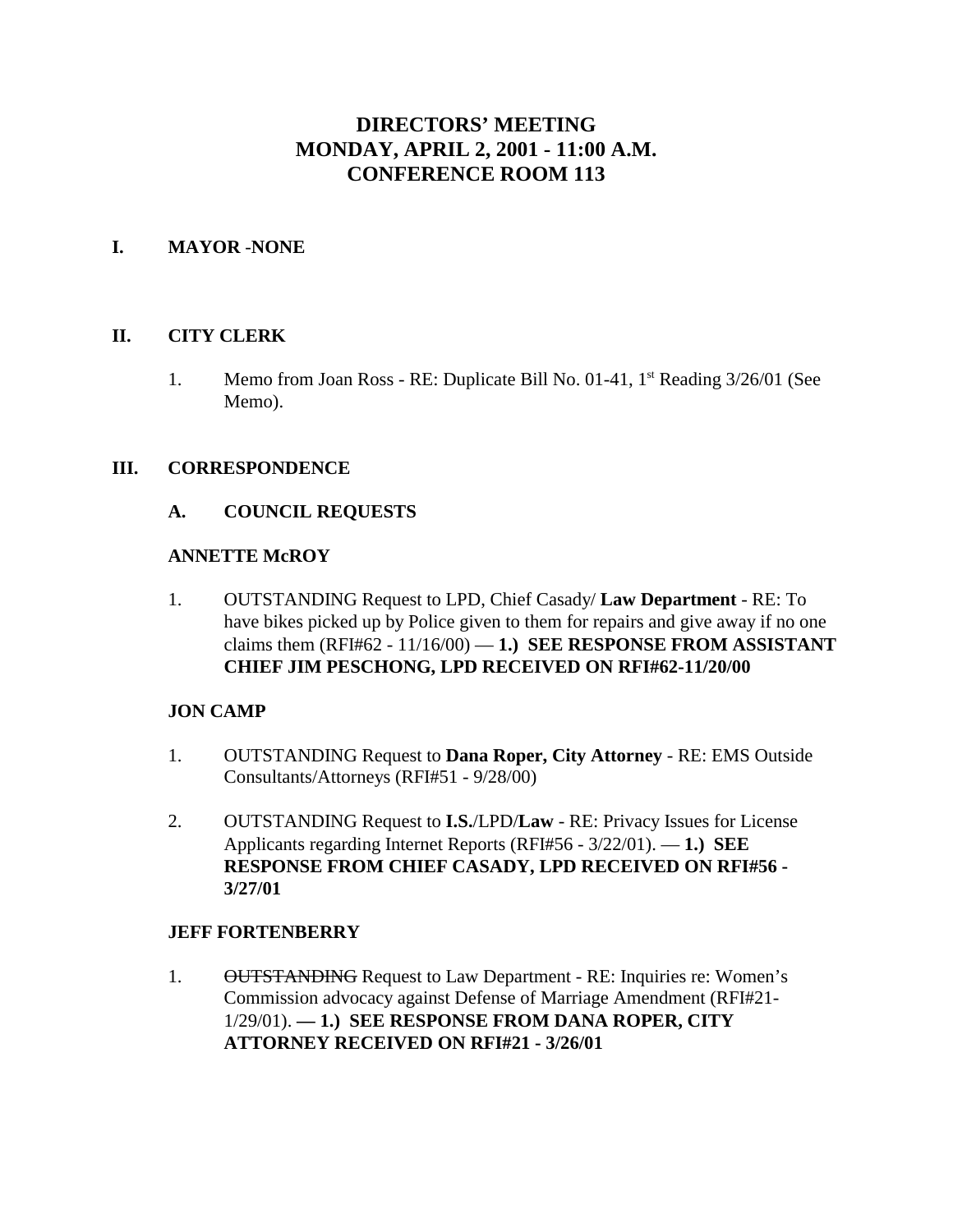### **JONATHAN COOK**

- 1. OUTSTANDING Request to Public Works & Utilities Department, Allan Abbott - RE: Crosswalk at 13th & Saratoga (RFI#34 - 3/05/01). — **1.) SEE RESPONSE FROM SCOTT OPFER, PUBLIC WORKS & UTILITIES DEPARTMENT RECEIVED ON RFI#34 - 3/26/01**
- 2. OUTSTANDING Request to **Public Works & Utilities Department** RE: The railroad crossing on the 700 block of Old Cheney Street (RFI#35-3/12/01)
- 3. Request to Public Works & Utilities Department Sidewalks -- RE: A Sidewalk problem at 1849 S. 9<sup>th</sup> Street (RFI#36 - 3/27/01)

# **COLEEN SENG**

- 1. Request to Health Department RE: Cost of licensing his dog (RFI#833 3/19/01)**. — 1.) SEE RESPONSE FROM LEON VINCI, HEALTH DIRECTOR RECEIVED ON RFI#833 - 3/27/01**
- 2. OUTSTANDING Request to **Public Works & Utilities Department** RE: The setting of the crosswalk lights at  $27<sup>th</sup>$  & Superior (RFI#834 - 3/19/01)
- 3. Request to Law Department RE: The legality of advertising door-to-door in neighborhoods (RFI#835 - 3/27/01)
- 4. Request to Building & Safety Department/Police Department RE: Complaint about 4242 Madison Avenue - needs help (RFI#836 -3/27/01)

### **B. DIRECTORS AND DEPARTMENT HEADS**

### **CITY ATTORNEY'S OFFICE**

1. Response Letter from Dana Roper to James L. Wilson, Laser, Inc. - RE: Letter of March 6, 2001 Concerning Hawkins Construction Company (See Letter).

### **FINANCE/CITY TREASURER**

\*1. Material from Don Herz & Melinda J. Jones - RE: Resolution & Finance Department - Treasurer Of Lincoln, Nebraska - Investments Purchased between March 12 and 16, 2001.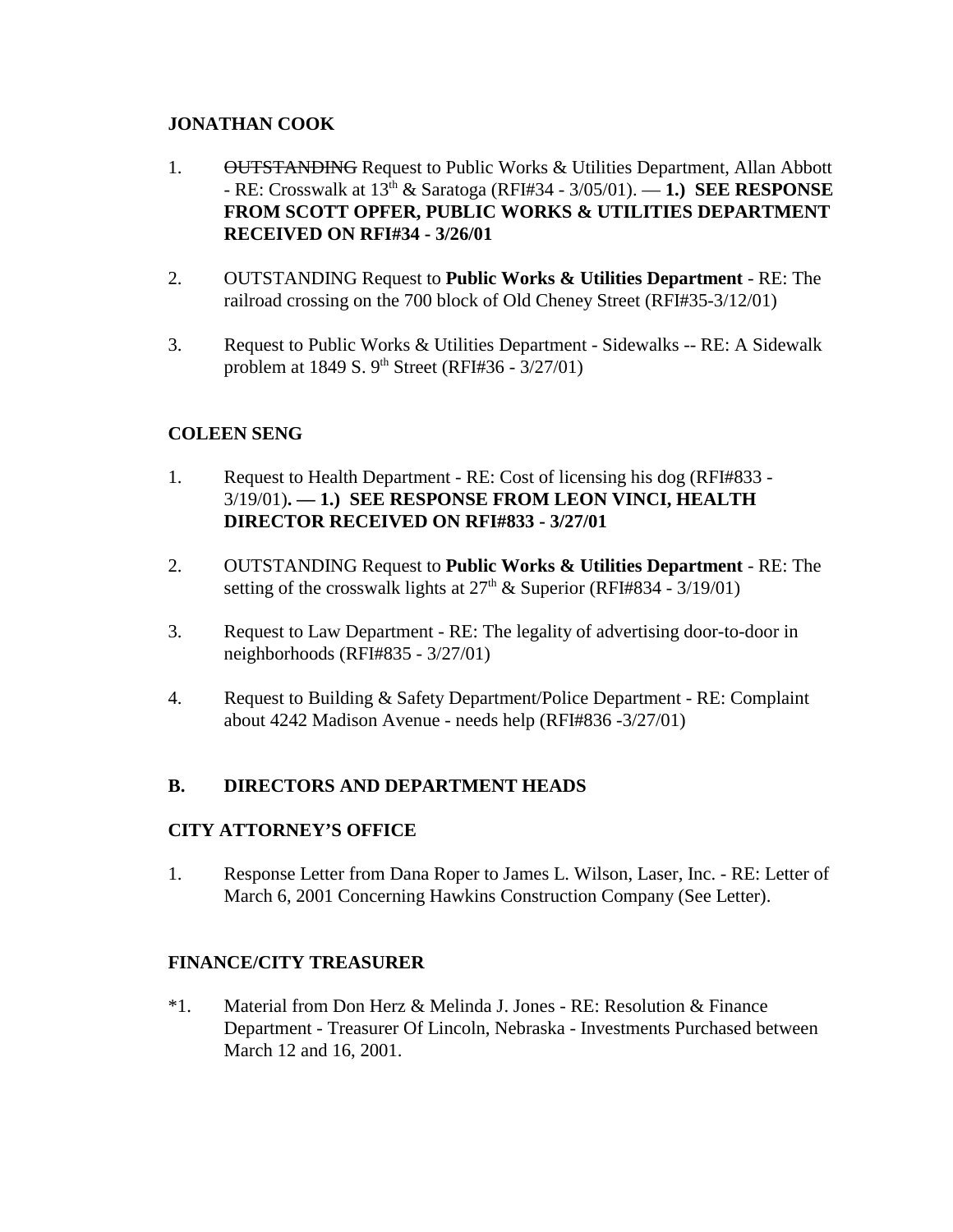2. Material from Don Herz & Melinda J. Jones - RE: Resolution & Finance Department - Treasurer Of Lincoln, Nebraska - Investments Purchased between March 19 and 23, 2001.

### **HEALTH DEPARTMENT**

\*1. NEWS RELEASE - RE: Putting The Public Back In Public Health - Public Health Week April 2 - 8, 2001 (See Release).

### **LIBRARY**

- \*1. LIBRARY DIRECTOR'S REPORT Lincoln City Libraries Statistical Report Monthly Categorical Report - Fund Balances - February 2001.
- 2. NEWS RELEASE RE: National Library Week (See Release).

## **PARKS & RECREATION DEPARTMENT**

- \*1. Letter from Mary Arth, Chair, Parks & Rec. Advisory Board & Lynn Johnson, Parks & Rec. Director to Larry Hennings, Lincoln Public Schools - RE: Proposed Placement of Qwest Wireless Communications Equipment in the Irving Middle School/Irvingdale Park Area (See Letter).
- 2. Memo from Lynn Johnson RE: Correspondence from Tom Price regarding Potential Ice Rink at Abbott Sports Complex (See Memo).

### **PLANNING DEPARTMENT**

- \*1. Material from Kent Morgan RE: Year 2000 Census Information Census Maps and Corrected Data Sheet (Copy of all Material is on file in the City Council Office) (See Material).
- \*2. Material from Jean Walker RE: Comprehensive Plan Amendment No. 94-56 (Bill No. 01R-59) "Southeast Lincoln/Highway 2 Subarea Plan" (See Material).

### **PLANNING COMMISSION FINAL ACTION . . . . .**

1. Final Plat No. 00030 - North Hills  $2<sup>nd</sup>$  Addition (I-80 and No. 14<sup>th</sup> Street) Resolution No. PC-00664.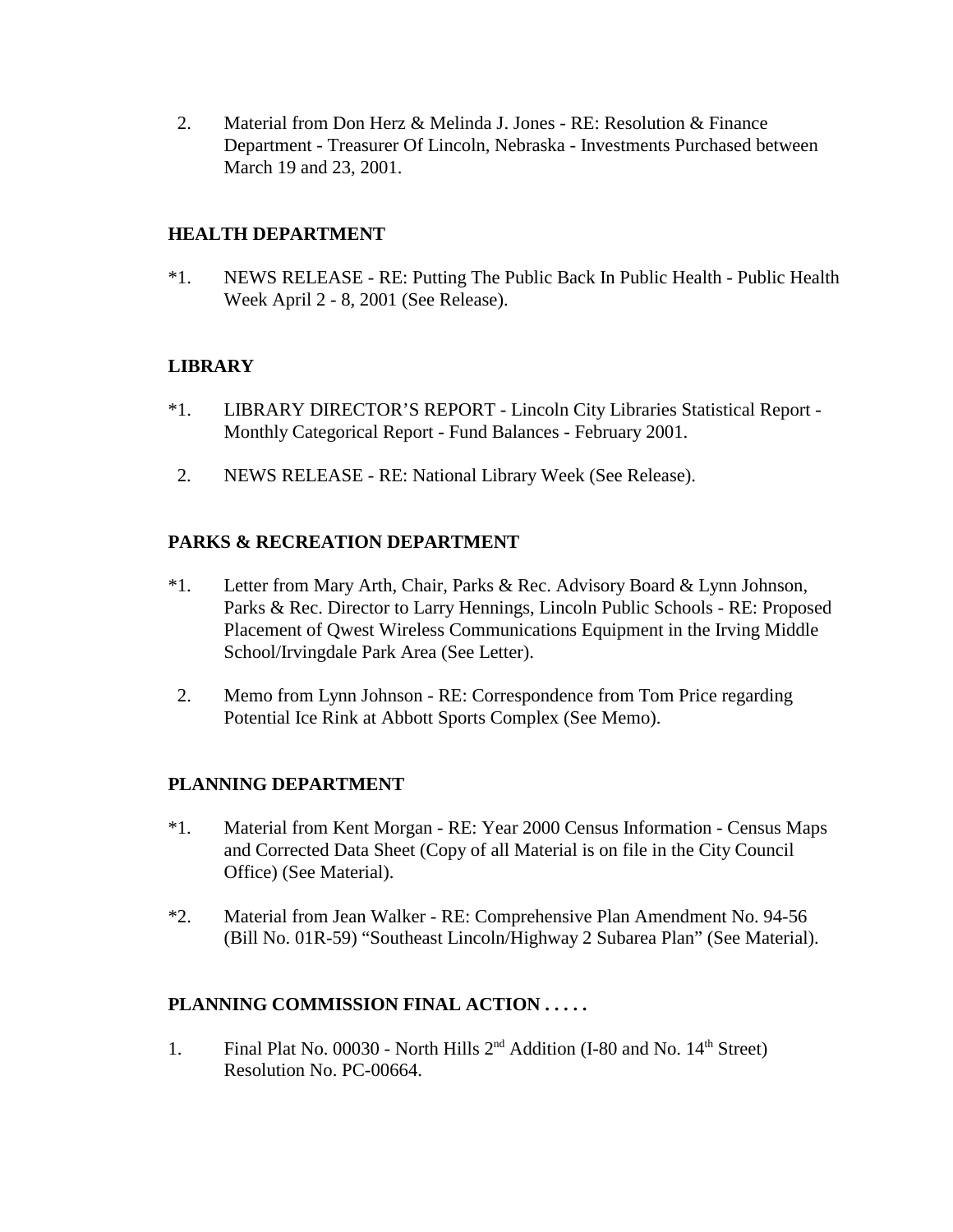- 2. Final Plat No. 00036 Stevens Creek Ridge Addition (134<sup>th</sup> Street and Holdrege Street) Resolution No. PC-00665.
- 3. Special Permit No. 1902 (60' Church Steeple Good Shepherd Lutheran Church Wildbriar Drive and South 40<sup>th</sup> Street) Resolution No. PC-00663.

### **PUBLIC WORKS & UTILITIES DEPARTMENT**

- \*1. Letter & Report from Roger Figard RE: Draft Environmental Impact Statement Lincoln South and East Beltways, Lincoln, Nebraska - Project No. DPU-3300 (1) (Council copies of the Report handed out to them on 3/19/01).
- \*2. Letter from Roger Figard to Frank L. Vogt RE: The South and East Beltways project (See Letter).
- \*3. E-Mail from Nicole Tooze RE: Pothole at  $27<sup>th</sup>$  & Superior In response to Councilman Fortenberry's question regarding the "fishing" pothole at  $27<sup>th</sup>$  & Superior (See E-Mail).
- 4. Memo from Nicole Fleck-Tooze RE: Street & Alley Vacation #01003 'X' St. & N. 9<sup>th</sup> Street (See Memo).

### **PURCHASING**

\*1. Pictures from Vince Mejer - RE: Impound Lot Tiedowns (See Pictures).

### **WOMEN'S COMMISSION**

1. Material from Bonnie Coffey - RE: Proposed Changes to Interlocal Agreement (See Material).

### **C. MISCELLANEOUS**

- \*1. E-Mail from Terry J. Hokanson RE: Energy Plan (See E-Mail).
- \*2. Letter from James L. Wilson, President, Laser Inc. RE: The Contractors Critic, Hawkins Construction, edition #2 (See Material).